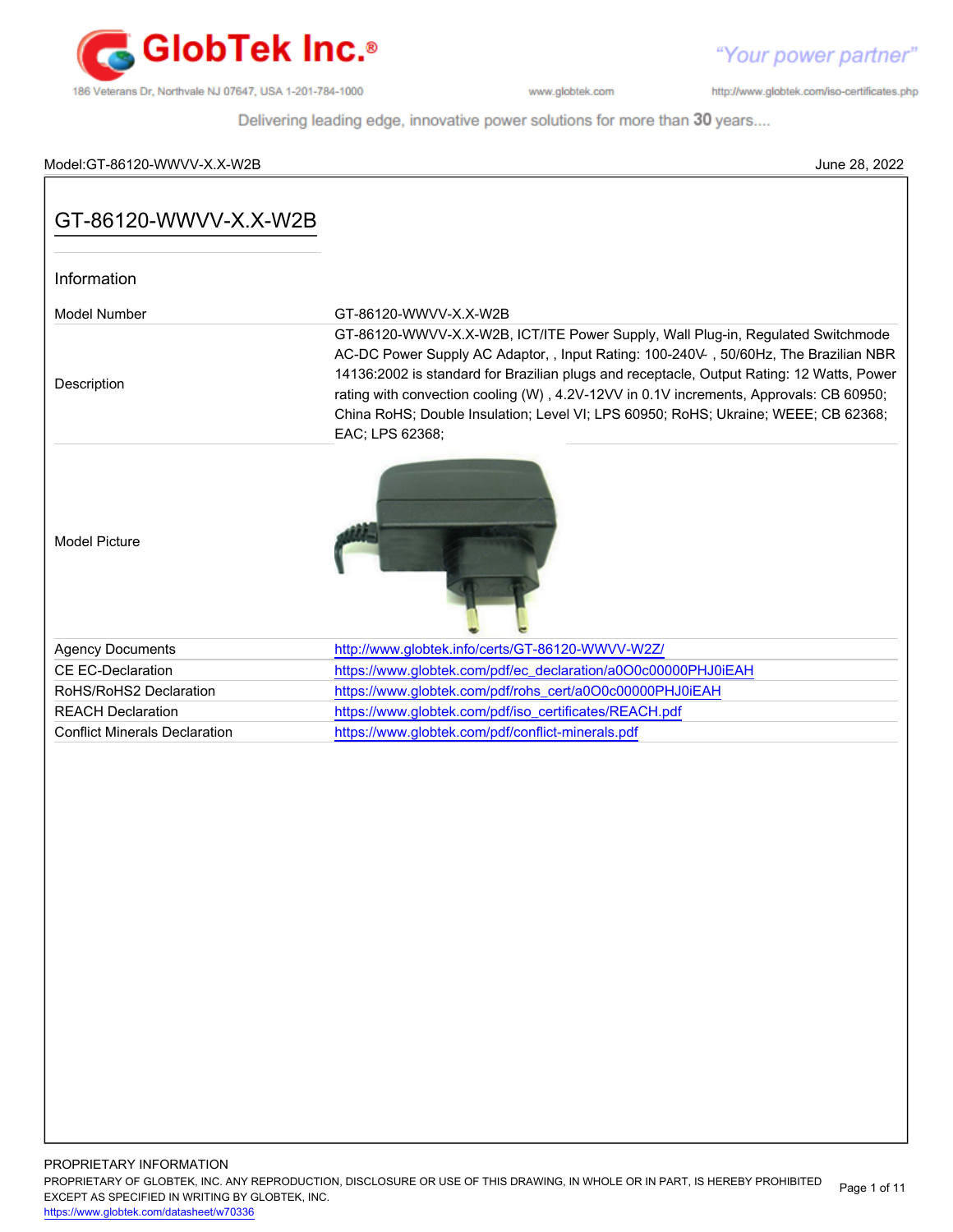

http://www.globtek.com/iso-certificates.php

Delivering leading edge, innovative power solutions for more than 30 years....

# Model:GT-86120-WWVV-X.X-W2B June 28, 2022

| MODEL PARAMETERS        |                                                                     |
|-------------------------|---------------------------------------------------------------------|
| Type                    | Wall Plug-in                                                        |
| Technology              | Regulated Switchmode AC-DC Power Supply AC Adaptor                  |
| Category                | <b>ICT/ITE Power Supply</b>                                         |
| Input Voltage           | 100-240V 50/60Hz                                                    |
| $I/P$ Amps $(A)$        | 0.5A                                                                |
| Wattage (W)             | 12.0                                                                |
| Vout Range (V)          | 4.2V-12V                                                            |
| <b>Efficiency Level</b> | USA DOE Level VI / Eco-design Directive 2009/125/EC, (EU) 2019/1782 |
| Ingress Protection      | IPX <sub>0</sub>                                                    |
| Size (mm)               | 69*28.8*58.3                                                        |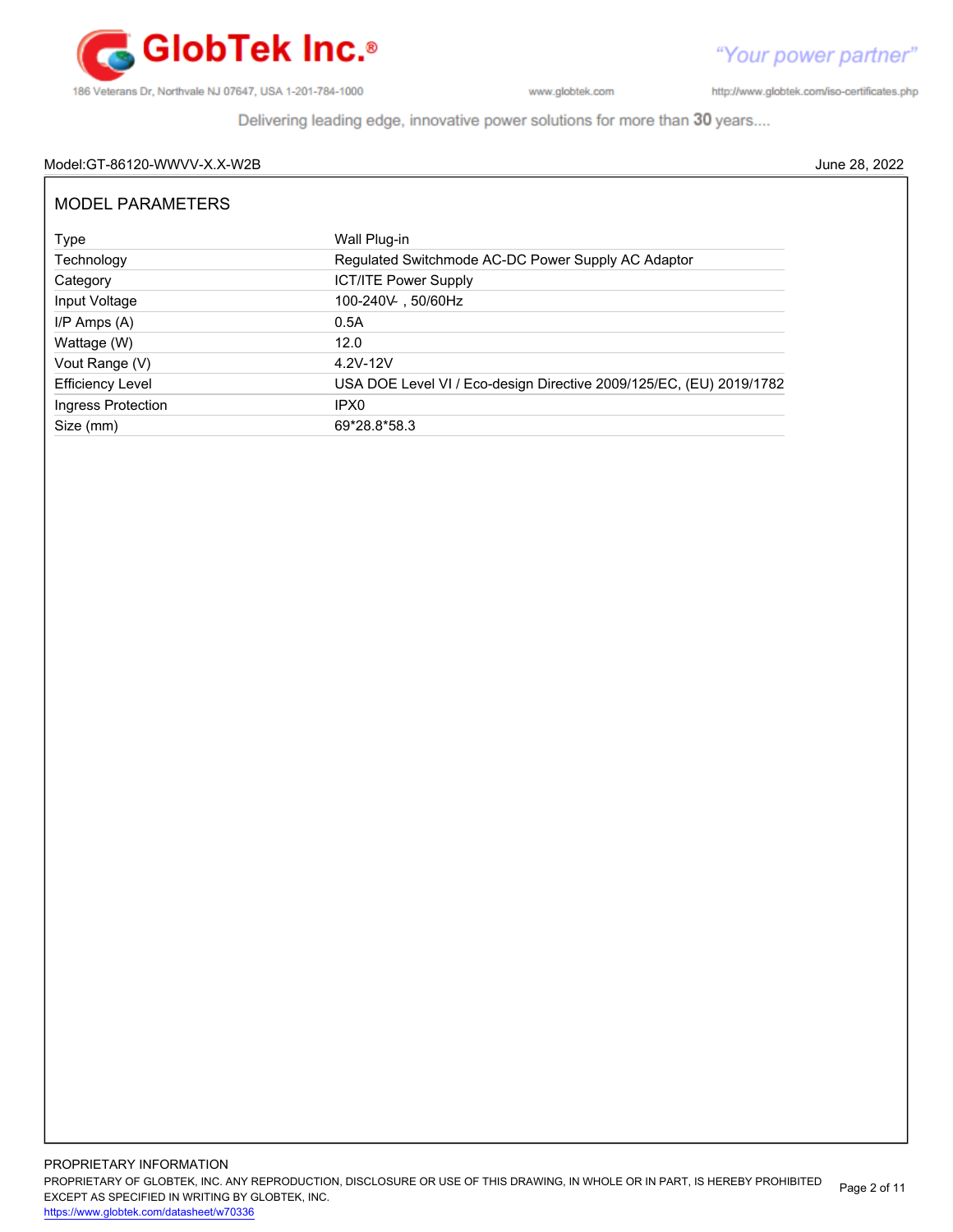

Delivering leading edge, innovative power solutions for more than 30 years....

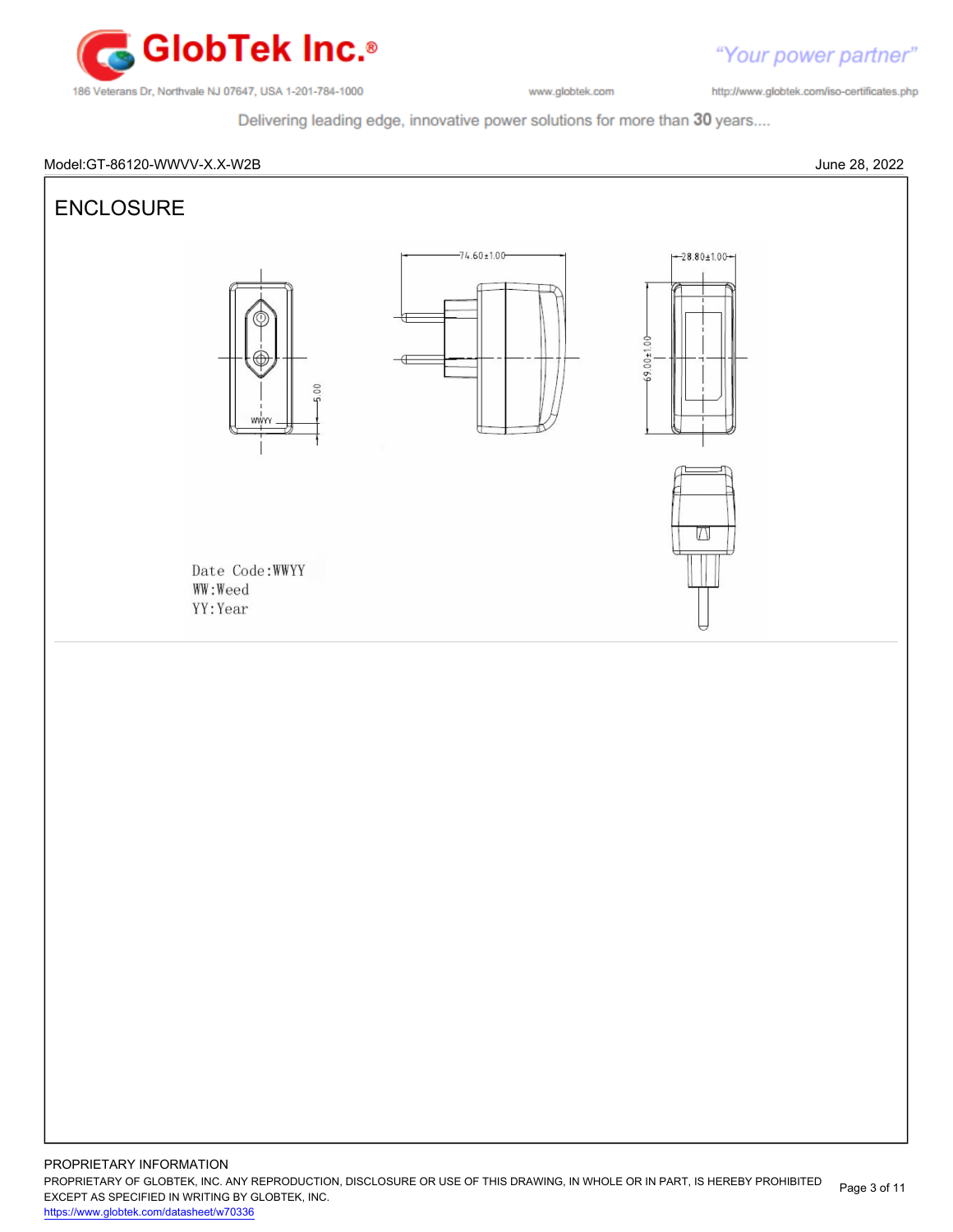

http://www.globtek.com/iso-certificates.php

"Your power partner"

Delivering leading edge, innovative power solutions for more than 30 years....

| RATING TABLE |         |         |          |                | June 28, 2022 |
|--------------|---------|---------|----------|----------------|---------------|
| Model Number | Voltage | Amps(A) | Watts(W) | $\mathsf{RFQ}$ |               |
|              |         |         |          |                |               |
|              |         |         |          |                |               |
|              |         |         |          |                |               |
|              |         |         |          |                |               |
|              |         |         |          |                |               |
|              |         |         |          |                |               |
|              |         |         |          |                |               |
|              |         |         |          |                |               |
|              |         |         |          |                |               |
|              |         |         |          |                |               |
|              |         |         |          |                |               |
|              |         |         |          |                |               |
|              |         |         |          |                |               |
|              |         |         |          |                |               |
|              |         |         |          |                |               |
|              |         |         |          |                |               |
|              |         |         |          |                |               |
|              |         |         |          |                |               |
|              |         |         |          |                |               |
|              |         |         |          |                |               |
|              |         |         |          |                |               |
|              |         |         |          |                |               |
|              |         |         |          |                |               |
|              |         |         |          |                |               |
|              |         |         |          |                |               |
|              |         |         |          |                |               |
|              |         |         |          |                |               |
|              |         |         |          |                |               |
|              |         |         |          |                |               |

PROPRIETARY OF GLOBTEK, INC. ANY REPRODUCTION, DISCLOSURE OR USE OF THIS DRAWING, IN WHOLE OR IN PART, IS HEREBY PROHIBITED EXCEPT AS SPECIFIED IN WRITING BY GLOBTEK, INC. Page 4 of 11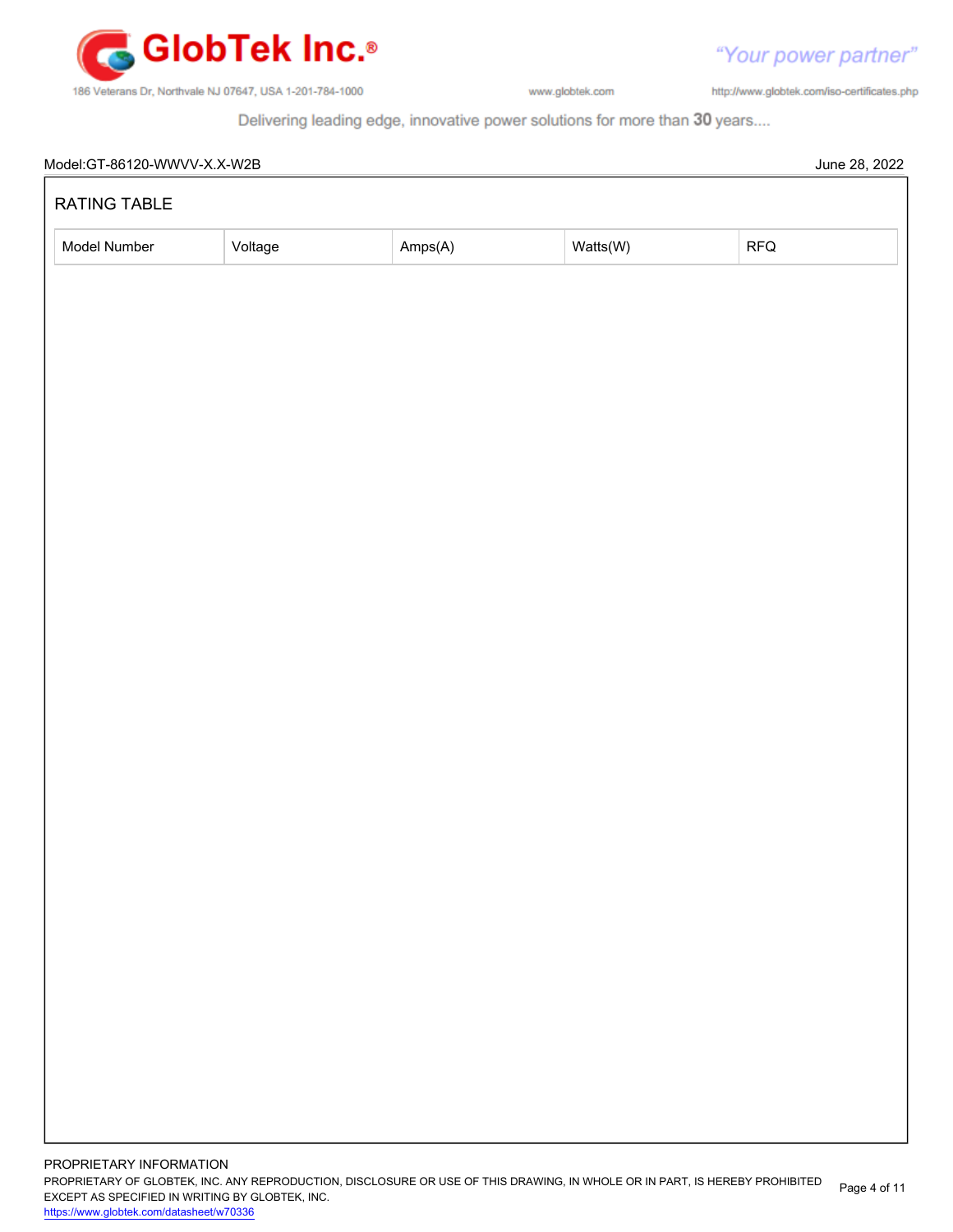

http://www.globtek.com/iso-certificates.php

Delivering leading edge, innovative power solutions for more than 30 years....

Model:GT-86120-WWVV-X.X-W2B June 28, 2022

# SPECIFICATIONS

ELECTRICAL SPECIFICATIONS:

01. Input Voltage: Specified 90-264 Vac, Nameplate rated: 100-240Vac

- 02. Input Frequency: Specified 47-63 Hz, Nameplate rated 50-60Hz
- 03. Output Regulation: +/- 5%

04. Ripple and Noise (Vp-p): 100 mVp-p maximum, At 20 MHz, and output parallel with 0.1uF & 47uF capacitors to ground.

Temperature at 25 °C, and nominal input voltage

05. Efficiency: Compliant with Efficiency Level VI and ErP European Commission's Ecodesign Directive (2005/32/EC) / CoC Tier 2 Compliant

06. No Load Standby Power: <0.075W @ 230Vac

07. Turn-ON Delay: 3 Seconds maximum at nominal input voltage

08. Rise Time: 100mS maximum at nominal input voltage

B) PROTECTION

- 01. Over-Voltage: 10VDC maximum
- 02. Over current protection: 4A maximum with auto-recovery function

03. Short Circuit: Short circuit protection is to be included in the construction of the adaptor. The adaptor is designed to withstand continuous current of a short circuit on the output. The adaptor will be short circuit tolerant for an indefinite period.

C) SAFETY

- 01. Dielectric Withstand Voltage: 3000VAC 10mA 1minute or 4242VDC 10mA 1minute from primary to secondary
- 02. Leakage current: 0.25mA maximum, at nominal AC input voltage and frequency
- 03. Static Discharge Immunity of 8kV Contact Discharge, 15kV air discharge.

D) EMC

- 01. Emissions, per EN 55032, EN 61000-6-3, EN 61000-6-4
- Conducted Emissions: Class B, FCC Part 15, Class B
- Radiated Emissions: Class B, FCC Part 15, Class B
- 02. Line Frequency Harmonics EN61000-3-2, Class A
- 03. Voltage Fluctuations/Flicker EN61000-3-3
- 04. Immunity, per EN 55024, EN 61000-6-1, EN 61000-6-2
- Static Discharge Immunity EN61000-4-2, 4kV Contact Discharge, 8kV air discharge
- Radiated RF Immunity EN61000-4-3, 3V/m 80-1000MHz, 80% 1KHz AM.
- EFT/Burst Immunity EN61000-4-4, 1kV/100kHz.
- Line Surge Immunity EN61000-4-5, 1kV differential, 2kV common-mode
- Conducted RF Immunity EN61000-4-6, 3Vrms, 80% 1KHz AM
- Power Frequency Magnetic Field Immunity EN61000-4-8, 1A/m
- Voltage Dip Immunity EN61000-4-11, Criteria

# E) OTHER:

- 01. MTBF: 200,000 Hours @ 25°C ambient temperature
- 02. Operating Temperature: 0°C to 50°C ambient temperature (RFP7139)
- 03. Humidity: 5% to 90% relative humidity
- 04. Storage Temperature: -20°C to 60°C
- 05. Cooling: natural convection cooling
- 06. ROHS 2: Complies with EU 2011/65/EU and China SJ/T 11363-2006

# PROPRIETARY INFORMATION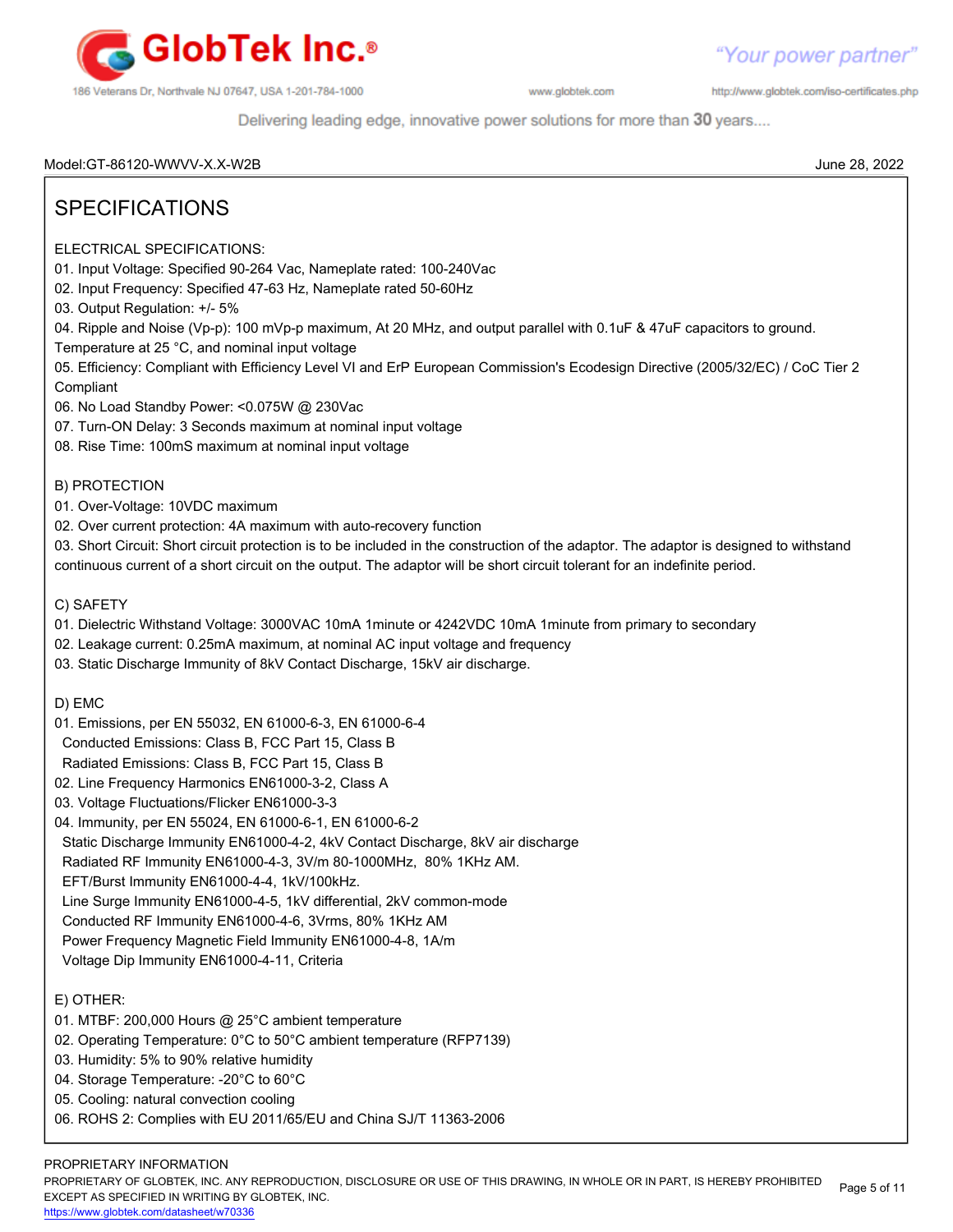

"Your power partner" http://www.globtek.com/iso-certificates.php

Delivering leading edge, innovative power solutions for more than 30 years....

### Model:GT-86120-WWVV-X.X-W2B June 28, 2022

F) ENCLOSURE

01. Housing: High impact plastic, 94V0 polycarbonate, non-vented

02. Markings: Label and/or Pad Printed and/or Molded in the case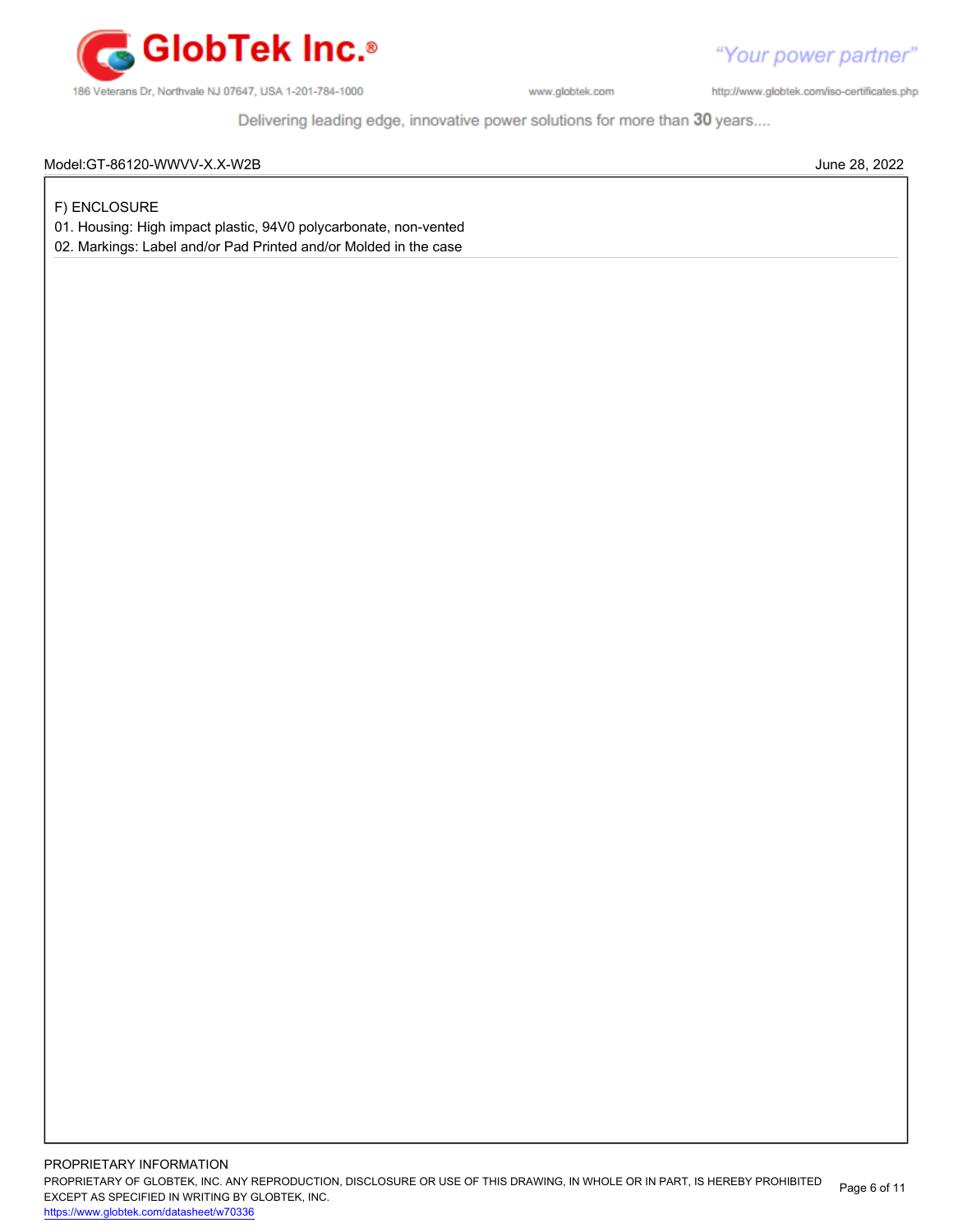

"Your power partner" http://www.globtek.com/iso-certificates.php

Delivering leading edge, innovative power solutions for more than 30 years....

#### Model:GT-86120-WWVV-X.X-W2B June 28, 2022

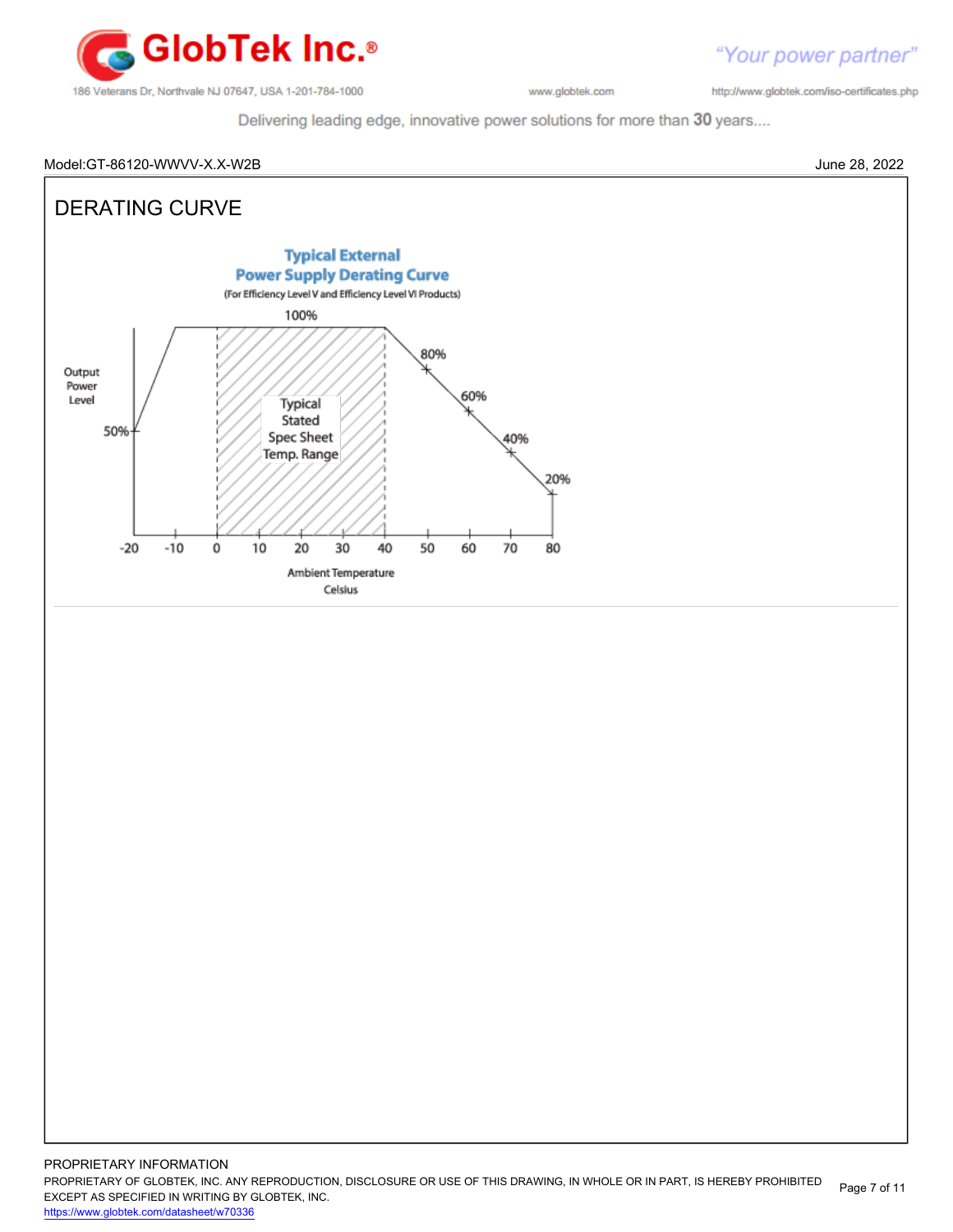

http://www.globtek.com/iso-certificates.php

"Your power partner"

Delivering leading edge, innovative power solutions for more than 30 years....

#### Model:GT-86120-WWVV-X.X-W2B June 28, 2022

# INPUT CONFIGURATION

Description **The Brazilian NBR 14136:2002** is standard for Brazilian plugs and receptacle

This standard is based on the international IEC 60906-1 standard, developed to encourage countries to adopt one plug and receptacle for global use. The standard does not include a medical grade plug. Brazil uses 110-220 Volts and 60 Hz.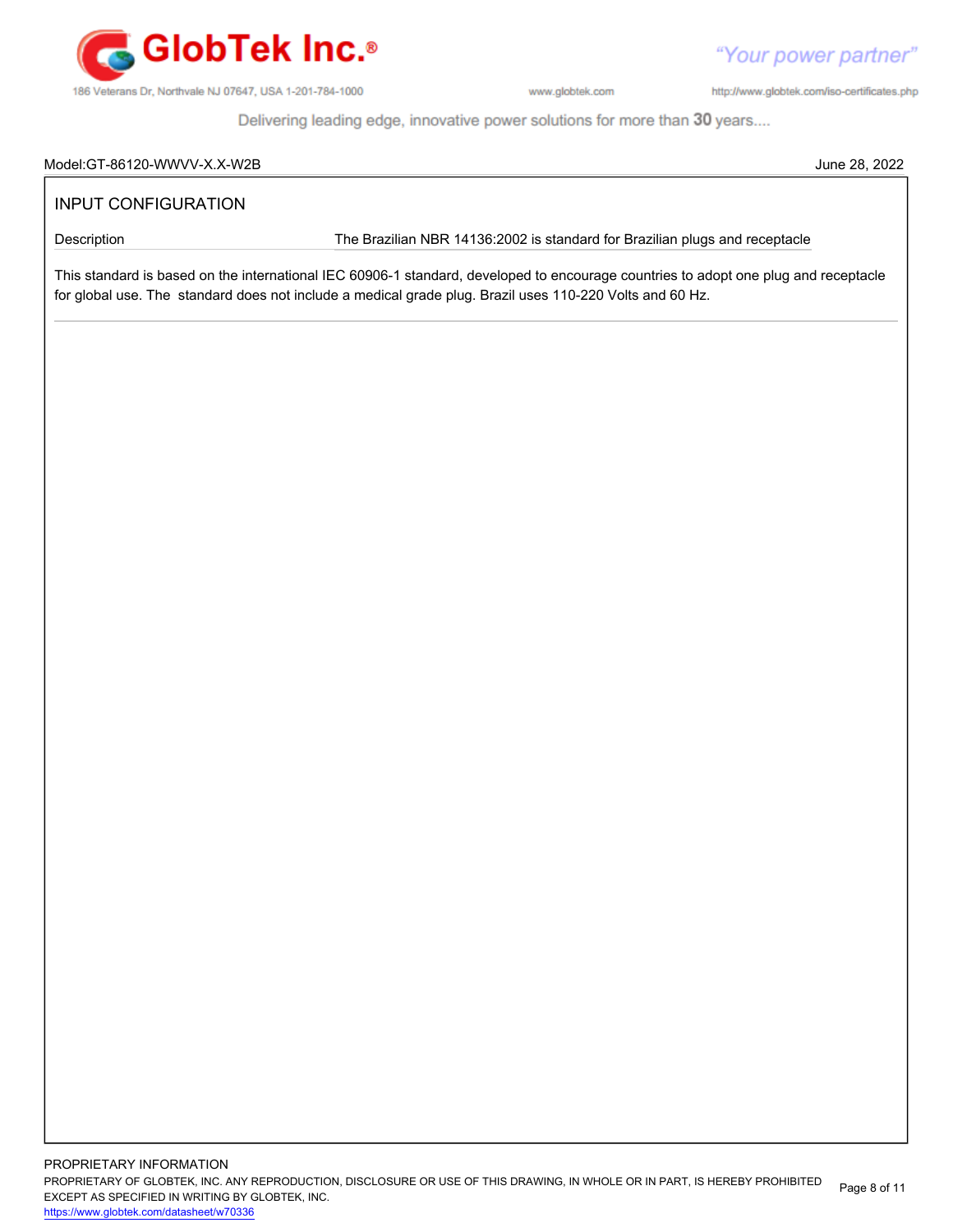

http://www.globtek.com/iso-certificates.php

Delivering leading edge, innovative power solutions for more than 30 years....

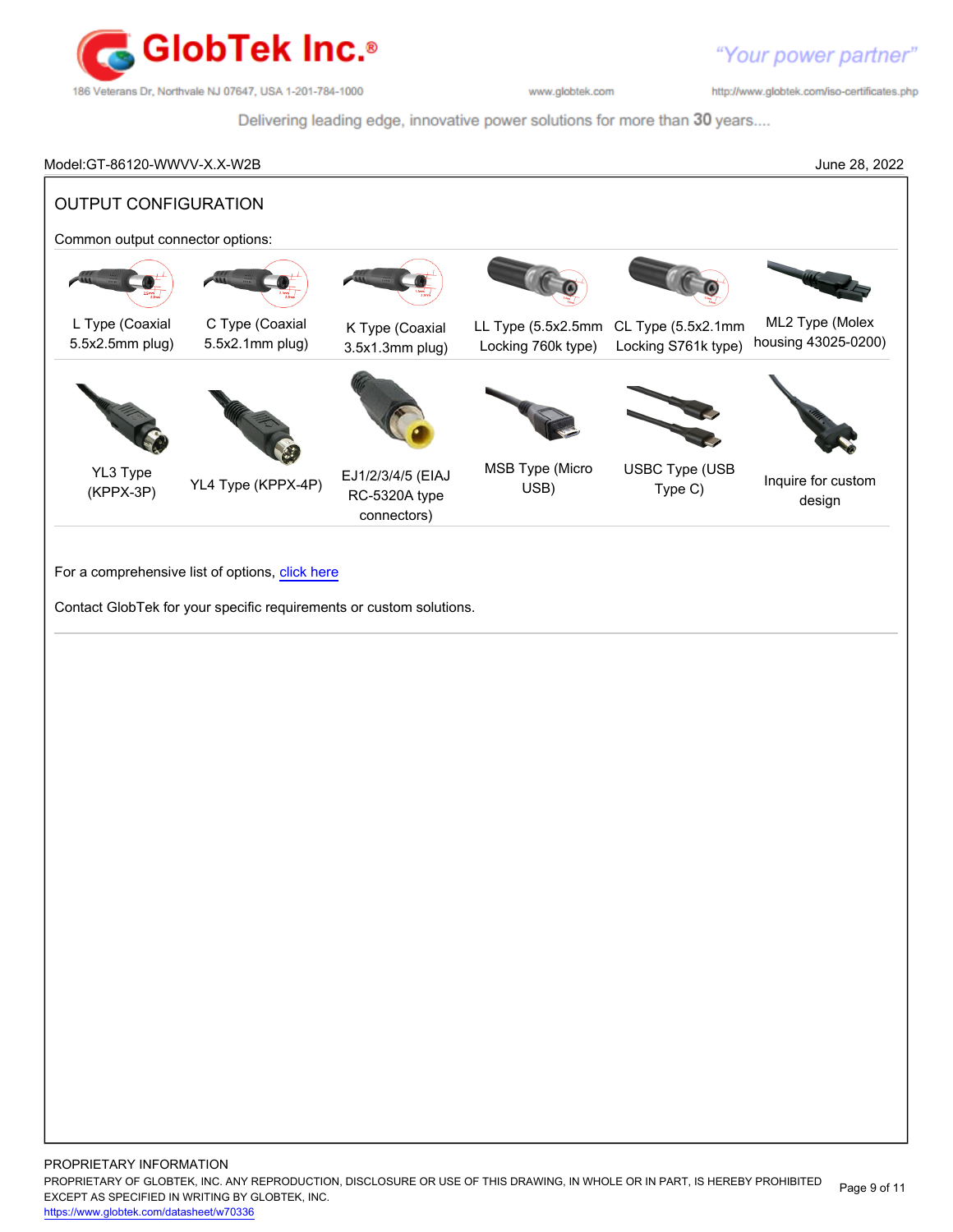

http://www.globtek.com/iso-certificates.php

"Your power partner"

Delivering leading edge, innovative power solutions for more than 30 years....

# Model:GT-86120-WWVV-X.X-W2B June 28, 2022

| Approvals                                                            |                                                                                                                                                                                                                  |
|----------------------------------------------------------------------|------------------------------------------------------------------------------------------------------------------------------------------------------------------------------------------------------------------|
| Logo                                                                 | Description                                                                                                                                                                                                      |
|                                                                      |                                                                                                                                                                                                                  |
|                                                                      |                                                                                                                                                                                                                  |
|                                                                      | Attention Mark / Refer to operating manual for operating and service instructions                                                                                                                                |
| No Logo Applicable                                                   | CB report to IEC 60950-1:2005 (2nd Edition) +A1:2009 + A2:2013                                                                                                                                                   |
| No Logo Applicable                                                   | CB for IEC 62368-1:2014 (Second Edition)                                                                                                                                                                         |
|                                                                      | CHINA SJ/T 11364-2014, China RoHS Chart:<br>http://en.globtek.com/globtek-rohs.php                                                                                                                               |
| Conforms to UL STD. 62368-1<br>Certified to CSA STD C22.2 NO.62368-1 | Conforms to UL STD. 62368-1<br>Certified to CSA STD C22.2 NO.62368-1                                                                                                                                             |
|                                                                      |                                                                                                                                                                                                                  |
|                                                                      | Declaration ДС № ЕАЭС N RU Д-US.KA01.B.10453_19 Custom Union of Russia,<br>Belarus and Kazakhstan<br>http://www.globtek.com/redirect/?loc=gost-certificate-eac-declaration                                       |
|                                                                      | Indoor Use Only - Mark is on the label or Molded in the case                                                                                                                                                     |
| EFFICIENCY LEVEL (V                                                  | Efficiency: complies to section 301 of Energy Independence and Security Act<br>(EISA) complies with Energy Star tier 2 (North America), ECP tier 2 (China),<br>MEPS tier 2 (Australia), Code of Conduct (Europe) |
| <b>LPS</b>                                                           | Limited Power Source 60950                                                                                                                                                                                       |
| <b>LPS</b>                                                           | Limited Power Source 62368                                                                                                                                                                                       |

#### PROPRIETARY INFORMATION

PROPRIETARY OF GLOBTEK, INC. ANY REPRODUCTION, DISCLOSURE OR USE OF THIS DRAWING, IN WHOLE OR IN PART, IS HEREBY PROHIBITED Page 10 of 11<br>EXALER 10 OREGIEIER WILKENIG BY OLOREEK WO EXCEPT AS SPECIFIED IN WRITING BY GLOBTEK, INC.